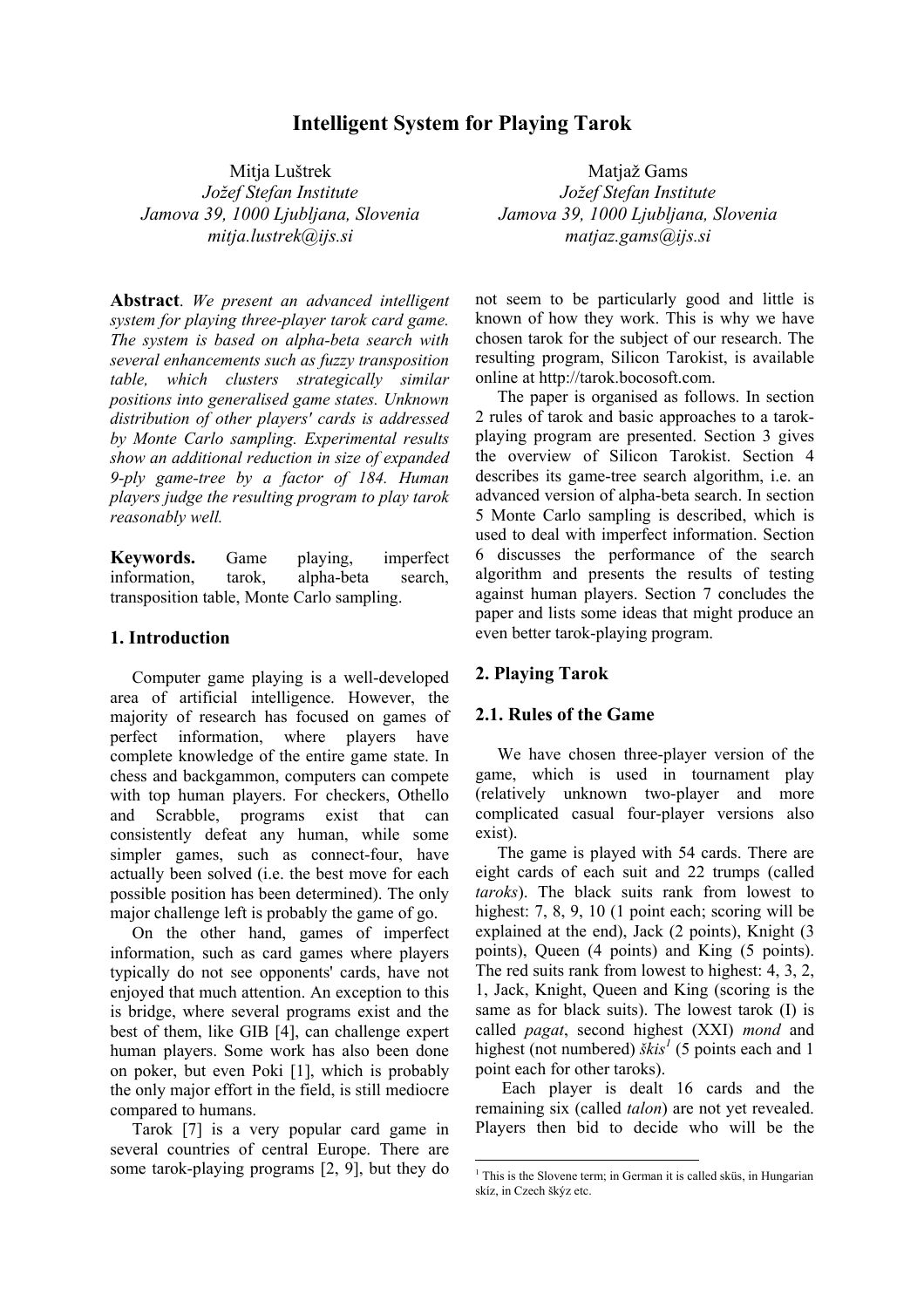declarer. Each player in turn either names a contract or passes. Possible contracts from lowest to highest are *three* (three cards in hand will be exchanged for three cards in talon; 10 points), *two* (20 points), *one* (30 points) *solo* (no cards will be exchanged; 50 points), *beggar* (no tricks, i.e. cards played in one round, must be won; 70 points) and *klop* (when all players pass; the value of the tricks they win is subtracted from their score). Players are only allowed to name higher contracts than those before them and bidding ends when all players pass. Player with the highest contract becomes the declarer and the other two players oppose him jointly. Talon is revealed, the declarer chooses the appropriate number of cards from it, puts equal number of cards from his hand on his trick pile (where cards he wins are put) and the remaining cards are given to his opponents. The declarer may then make announcements: *kings* (20 points) means that he declares to win all four kings; *trula* (20 points) that he will win pagat, mond and škis; *pagat ultimo* (50 points) that he will win the last trick with pagat; and *valat* (500 points) that he will win all tricks.

The declarer plays the first card and the other players play theirs in turn. Suit must be followed if possible; tarok should be played otherwise. The trick is won by the highest card played of the suit led, unless it contains a tarok, in which case the highest tarok wins. In klop and beggar, higher card must be played if possible.

The value of the cards declarer has won is the sum of their point values, decreased by 1 per three cards. 35 is subtracted from it and if the remaining number is positive, the declarer has won the game. In any case this number is added to his score. If he has won, the point value of his contract is also added (and subtracted otherwise). Point value of fulfilled announcements is added as well (and those of unfulfilled subtracted). Scoring is cumulative over all the games in a session.

## **2.2. Tarok-playing Program**

There are at least two basic approaches to computer tarok: previously prepared in-depth knowledge of the game can be employed and decisions can made based on basic knowledge of the game combined with extensive analysis of the situation at hand.

The advantage of the first approach is that complex and ingenious strategies, which human players have developed and tested, can be used. They only need to be expressed in a form that can be used by a game-playing program. However, applying such pre-made strategies to the variety of situations that arise in the course of a game is not easy. Unpredicted situations have to be dealt with. And of course care has to be taken that the program does not become predictable. Not to mention that humans are imperfect and so can be their strategies.

A variation of the above approach is to use machine-generated knowledge. Ideally gametheoretic optimal randomised strategy would be produced, but this is not possible due to enormous complexity of the task.

The more traditional approach is through search, which utilises computers' main advantages over humans: speed and perfect memory. In every position all moves are considered, for each move every countermove is tried etc. Such methods are completely adaptable and moves, being tailor-made for specific situations, are not predictable. However, even modern computers are sometimes not fast enough to execute such searches to sufficient depth.

We have decided on a combination of both approaches. The emphasis is on search, because we feel it has greater potential due to its flexibility. Here, the field of artificial intelligence offers a large array of methods to be used. Also, it is interesting to let computer devise strategies on its own and compare them to what human players do. Nevertheless, using human knowledge can be beneficial and sometimes even essential, so Silicon Tarokist employs it in several places.

## **3. Overview of Silicon Tarokist**

Tarok-playing program must perform three distinct tasks: bidding, exchanging cards with talon and actual playing. When cards are dealt, it must determine how high it can afford to bid to be still able to win the game. If it wins the bidding, it must choose which cards from talon to take and which cards to remove from hand to achieve best hand. And lastly, it must decide which card to play each turn.

Despite these tasks seemingly being quite different, Silicon Tarokist performs them in basically the same way.

**Bidding.** For each contract starting with the lowest, a number of games are played out. The highest contract for which test games have been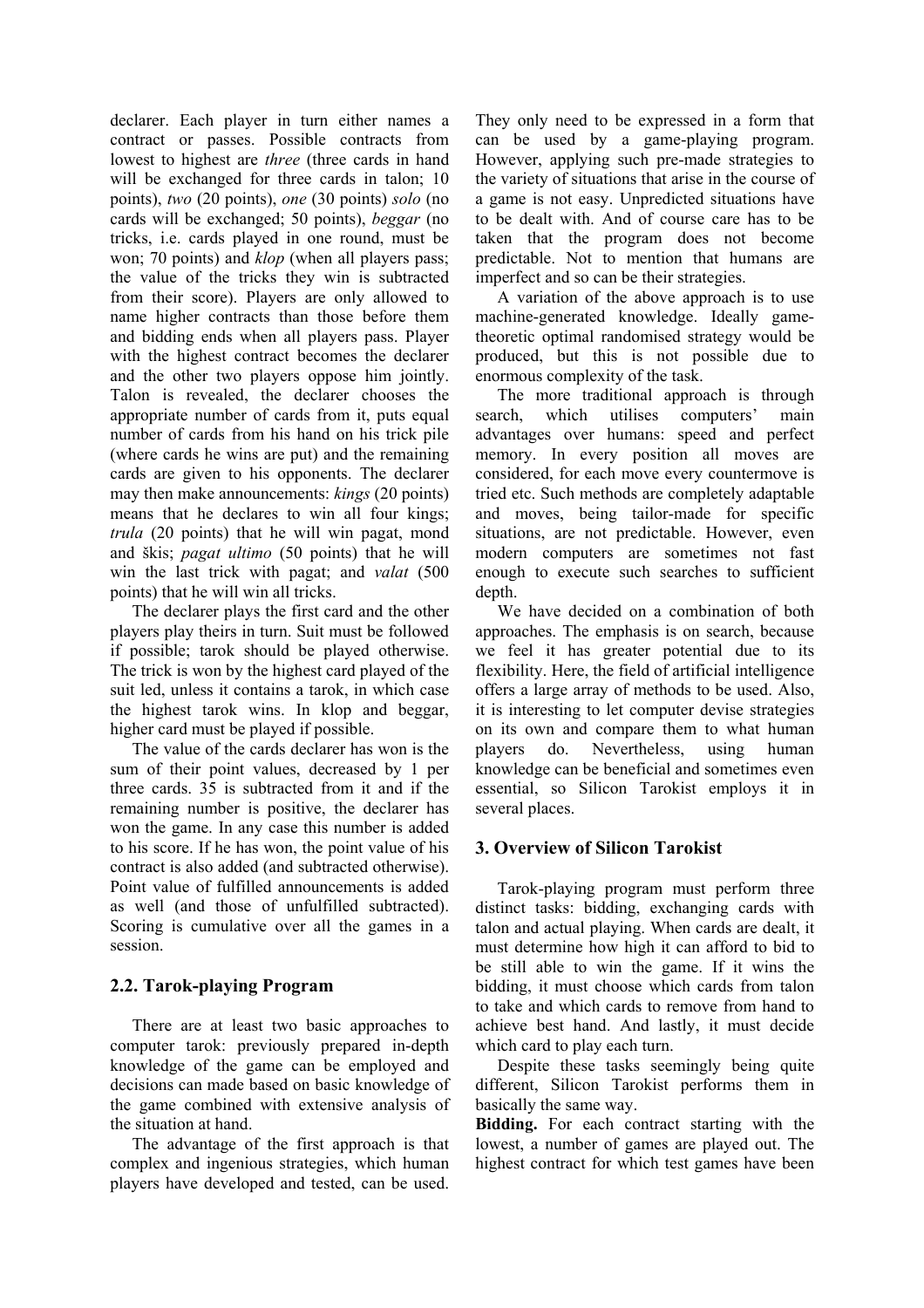won by a sufficient margin is considered viable. The program will bid as high as this contract.

**Exchanging cards with talon.** For each set of cards that can be taken from talon, several combinations of cards are considered for removal from hand. These combinations are such that if they are removed, program's hand contains no cards of one or more suits (since this is undoubtedly beneficial as tricks led by these suits will be won by playing taroks). For each combination, a number of games are played out and the best combination is chosen. The percentage of games where each possible announcement (kings, trula...) has been fulfilled is noted and if it is sufficiently high, the announcement is actually made.

**Playing.** The program uses Monte Carlo sampling: each time it needs to choose a card to play, it generates a number of random distributions of other players' cards. The game can then be treated as a game of perfect information. For each of these distributions, game-tree search is performed, which calculates the value of each card in program's hand. These values are then summed over all distributions and the one with the highest sum is played.

The margin by which test games have to be won during bidding is adaptable. When the program wins the bidding and looses the game, it must have been too optimistic, so the margin is increased. On the other hand, when it doesn't win the bidding and it wins the game anyway, it must have been too pessimistic, so the margin is decreased. Minimum percentages of fulfilled announcements during test games while exchanging cards with talon are adaptable in a similar fashion.

## **4. Game-tree Search**

 $\overline{a}$ 

## **4.1. Alpha-beta Algorithm**

Alpha-beta search [5] is the most widely used algorithm for playing games. Its purpose is to search game tree, which consists of nodes representing game states and edges representing moves. Values representing game score are assigned to leaves. The tree has interchanging max and min *plies*<sup>2</sup>: in the first it is your turn and in each node you choose the successor with the highest value (trying to maximize your score); in the second it is your opponent's turn and he

chooses successors with lowest values. The algorithm employs  $(α, β)$  window, within which the value of the current node must be.

The algorithm used in tarok is slightly different because two players are teamed against one and so a third of plies are of one kind and two thirds of the other. Also, until three moves are made (and trick won), it is not known which kind of ply will follow, because it is not known which side will win the trick.



Figure 1 shows alpha-beta search for tarok. First the left subtree of node A is expanded – it has value of 6. Then the right subtree is expanded, but in node B it becomes evident that the value will be no higher than 4, so in node A, left successor will be chosen. Thus the search can be cut short in nodes B and C.  $(\alpha, \beta)$ windows can be seen next to each node.

Game-tree search usually cannot reach the end of the game because it would have taken too much time. Silicon Tarokist at first searches the tree to the depth of 9; after six cards have been played (and the branching factor of the tree decreases) the depth is 12 and after another three cards it is increased to 15. When the search is stopped, the nodes at the end have to be evaluated. Equation (1) shows part of the evaluation function (the rest deals with announcements and is not of particular interest).

f (game state) = score difference  $\times$  5 + + taroks sum + mond  $\times$  50 + škis  $\times$  50 (1)

Score differece is the difference between program's and opponent's score. Taroks\_sum is the sum of program's taroks and is needed to prevent taroks from being played too freely (which would otherwise happen, because they often win tricks, but should nevertheless be saved for opportunities where more valuable tricks can be won). Mond and škis indicate the presence of two cards in programs hand and are

<sup>&</sup>lt;sup>2</sup> Ply is a term for tree level used in game playing, i.e. a single player's move or in tarok one third of a round.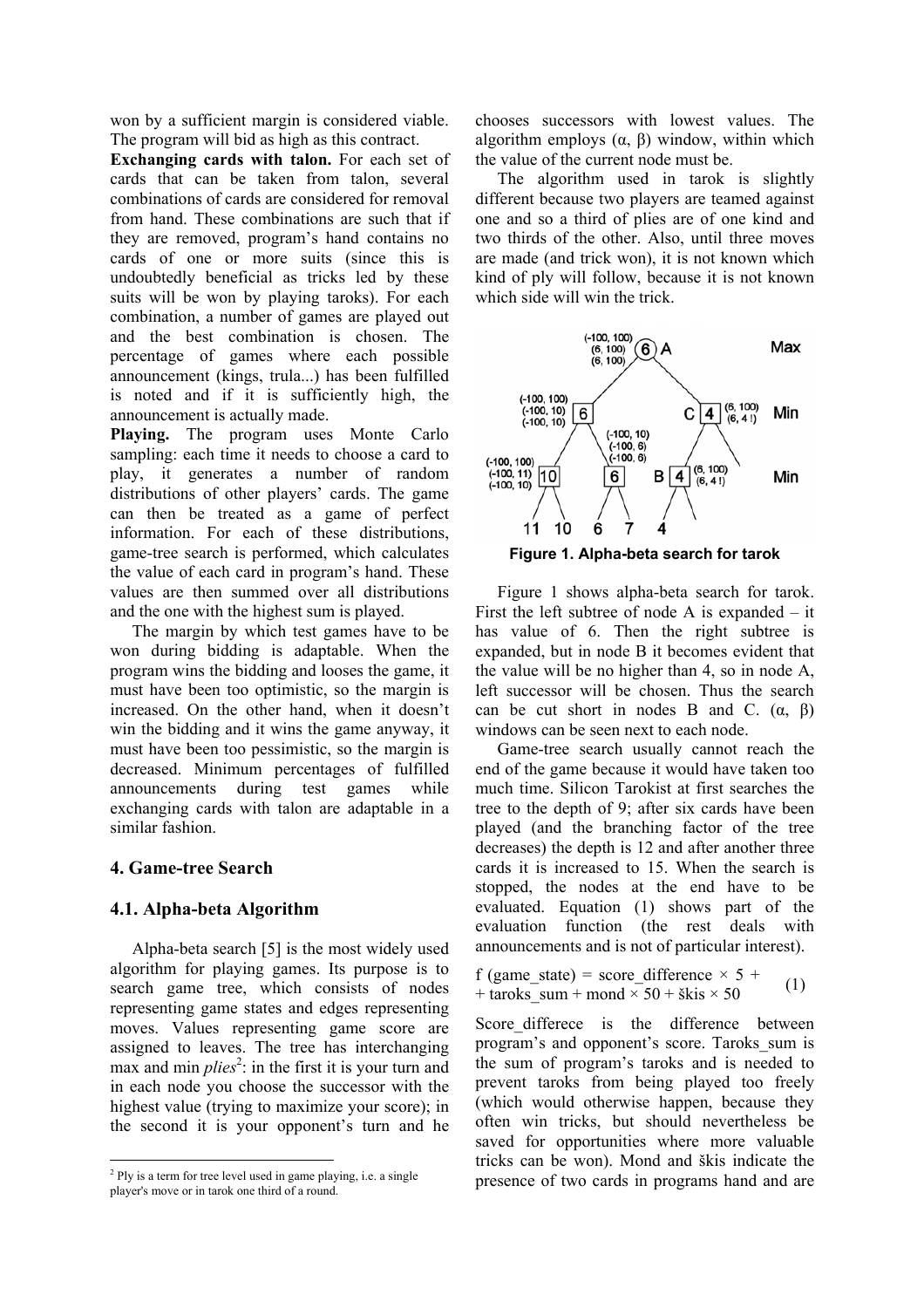needed to prevent them from being played unless the opportunity is particularly good (without this playing mond or škis often appears to be advisable, because not only are they likely to win tricks, but are themselves worth a lot).

#### **4.2. Transposition Table**

The same game state can often appear in multiple instances in a game tree – in fact, in tarok (and many other games), the flow of the game could be represented by a directed acyclic graph instead of a tree. Therefore it would be profitable to retain the values of expanded nodes and retrieve them when they are encountered again, so that they do not need to be more than once. Storing game states and their values is the purpose of transposition table [6]. Usually it is implemented as a hash table, which is also the case with Silicon Tarokist.

We have taken this idea a step further: we generalise game states by abstracting some strategically unimportant information. Thus only one game state from each set of equivalent game states has to be expanded and each time another game state from the same set is encountered, its value is read from the table. Similar approach has been used in GIB [4] with much success.

The following information is retained on our game states:

- the number of taroks;
- the approximate sum of taroks;
- the highest tarok;
- pagat, mond and škis:
- Jacks, Knights, Queens, Kings;
- the number of lower cards of each suit.

This results in 2.3 times less nodes being expanded (when searching to the depth of 9), while no impact on the quality of playing has been noticed<sup>1</sup>

#### **4.3. History Heuristic**

Game-tree search can be significantly sped-up if nodes are expanded in best-first order. If nodes that are 'too good' are encountered soon, alphabeta algorithm ensures that searching is cut short. Figure 2 shows an example of this: in the lower tree nodes are ordered from best to worst, while in the upper tree the opposite is the case.



To order moves, a way of determining which moves are good without actually expanding them must be devised. History heuristic [8] assumes that plays that are good at one point will likely be good at another as well: if for example playing King of Hearts is good now, then it will probably be just as good after a trick of Spades has been played.

Each card is therefore assigned history value, which is initially 0 and is increased whenever that card causes a cutoff in alpha-beta search according to equation (2).

$$
new value = old value + 2depth \t(2)
$$

Depth is the depth of subtree under the node in which the card in question was played. The rationale for this equation is that if this subtree is deeper, it has been more firmly established whether the move in its root is good or not.

#### **4.4. Minimal Window Search**

Minimal window search [6] is an improvement upon alpha-beta based on the assumption that the first move considered at a given node is better then the remaining moves. First subtree is thus searched with the full window  $(\alpha, \beta)$  and the remaining subtrees with the minimal window  $(v, v+1)$ , where v is the value of the first subtree. If the remaining subtrees are indeed inferior, then the search is quicker due to smaller window (which causes more cutoffs). Otherwise additional work is required to do another search with the window  $(v+1, \beta)$ . When move ordering is employed,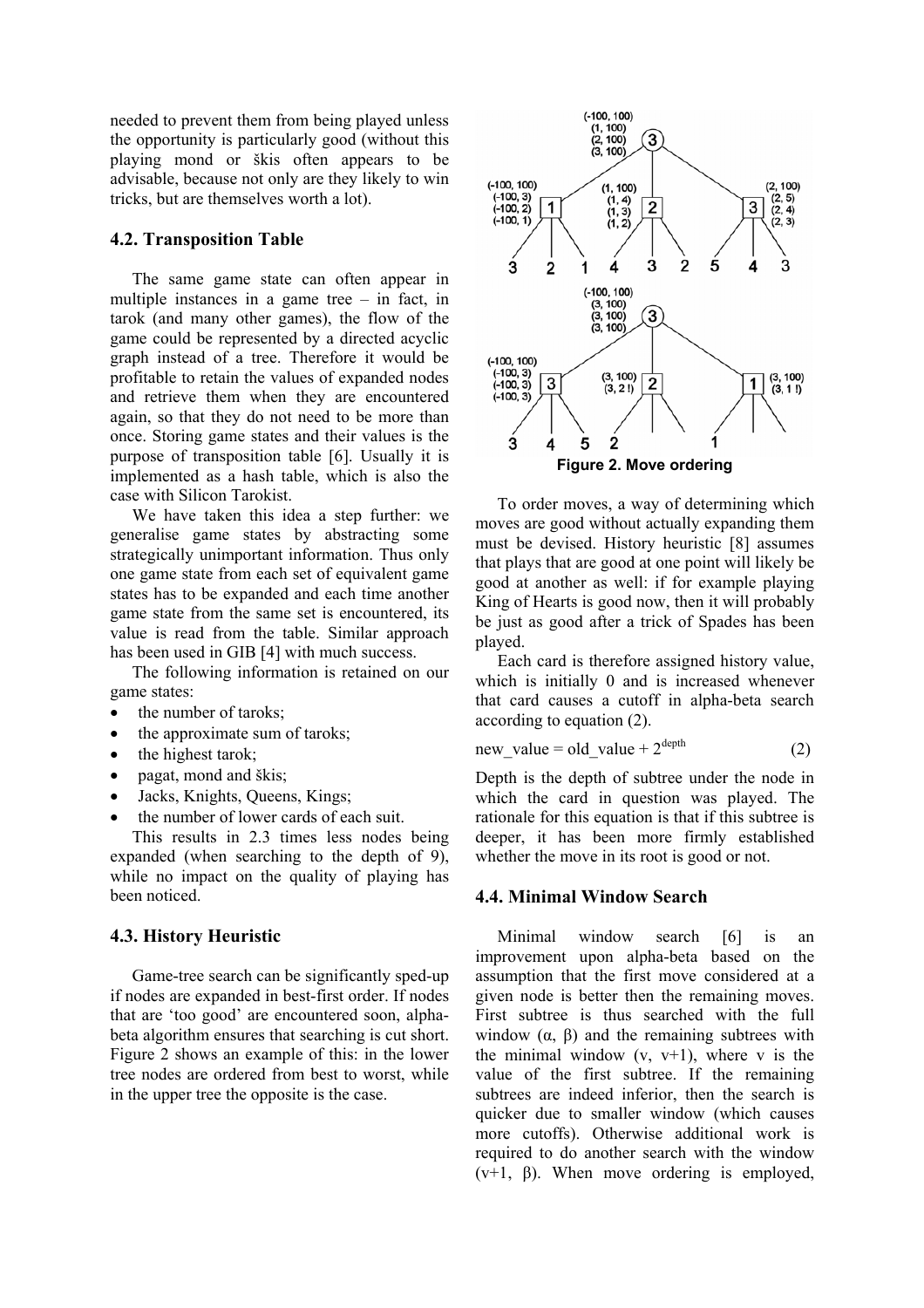success is to be expected in sufficient number of cases for minimal windows search to be worthwhile. Silicon Tarokist uses move ordering and minimal windows search turns out to be beneficial.

### **4.5. Adjusting the Depth of Search**

Some branches of game-tree are worth expanding more than others: an obviously bad move or a move that is very similar to another, but slightly worse, can be discarded. There are no general ways of doing this (apart from what alpha-beta algorithm itself does in this regard). Still, the potential profit is too significant to be ignored.

Silicon Tarokist uses human-made rules to select which moves will be considered. They are applied to the third card of each trick, because only after the first two cards have been played, there is enough information available for the rules not to be overly complex. All the rules cannot be listed due to space considerations, so we will only provide two examples:

- if tarok must be played, cards considered are: pagat, the lowest tarok, the lowest tarok to still win the trick and mond;
- if suit must be played and player on program's side has played higher card than the opponent, cards considered are: the highest card of the suit and the second highest card of the suit if the highest card of the suit is high enough to be able to win a trick later on.

## **5. Monte Carlo Sampling**

In games of imperfect information, proven and efficient methods like alpha-beta search cannot be used, because it is not known which moves are available in min nodes (since other players' cards are unknown for example). But if a sufficient number of possible sets of other players' cards are generated, game-tree search can be performed on each of them and the overall best card can be played. Equation (3) shows how this is done.

$$
f (cardi) = \sum_{j=1}^{n} P (distributionj) \times valueij
$$
 (3)

P (distributionj) is the probability that j-th distribution of cards is the actual one. Value<sub>ii</sub> is the value of i-th card for j-th distribution as computed by game-tree search. Since it is difficult to select representative distributions of cards, they are selected randomly and all probabilities equal 1/n. This is called Monte Carlo sampling and is used in Silicon Tarokist.

It can be shown that apart from its statistical nature, Monte Carlo sampling has several deficiencies [3]. Because it assumes that minimiser has perfect information, maximiser cannot take advantage of the fact that this is usually not the case. And if minimiser does in fact have perfect information, it can 'trick' maximiser into situations where the choice which would be right under most conditions is in fact wrong; this could in principle also be played around. Since it is generally impossible to determine how much information minimiser really has, these problems, although demonstrable, can usually be ignored. Somewhat more serious flaw is the fact that Monte Carlo sampling postpones decisions. For example, moves A and B are available. A wins if škis is held by the first opponent and the next move is C or if škis is held by the second opponent and the next move is D. Be wins regardless of who holds škis, except if all Hearts are held by the first opponent (which is unlikely). Monte Carlo will choose A, because it can win in all cases. But this is true only under the assumption that it will be known who holds škis by the next move. This being unlikely, B would be the better move. A method to address this has been developed, but it brings little benefit [4] and is not used in Silicon Tarokist.

A problem that has been observed is making bad moves, because they are wrongly considered inevitable. For example, playing King of Hearts, which in our sample is lost in most distributions of cards, and then playing King of Spades, which is won in most distributions, is considered equally good as first playing King of Spades and then King of Hearts. Therefore the first option is sometimes chosen. But if playing King of Hearts is postponed, it can sometimes be won after all. So it is prudent to make the more profitable moves first. This is effected by performing another game-tree search to the depth of one trick. The result of this search is then combined with the result of full search.

## **6. Experimental Results**

To show the effect of enhancements of alphabeta search, the algorithm has been run with several combination of enhancement. Each time the number of expanded nodes has been noted and the time spent for the whole search has been